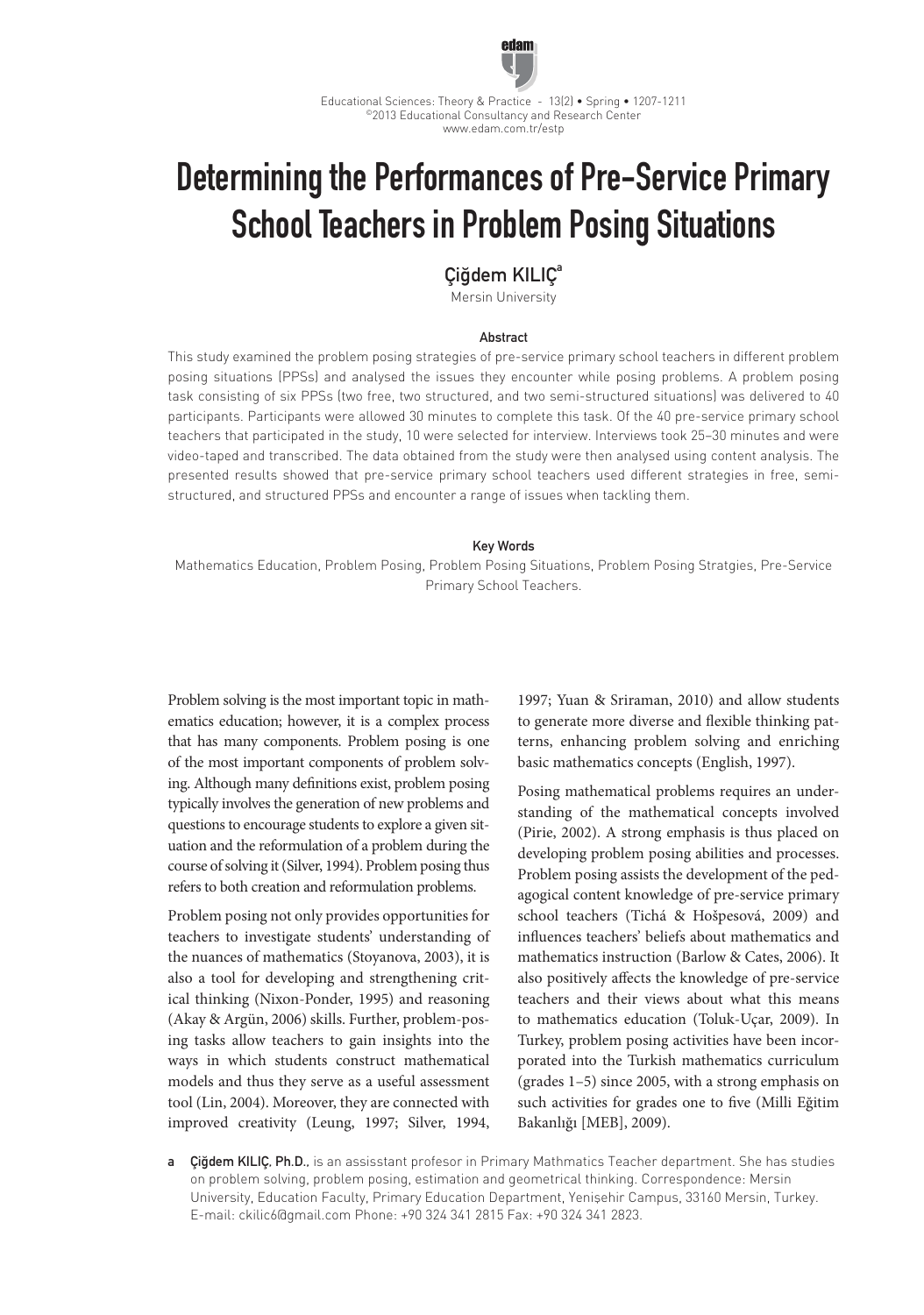According to the literature on this topic, a number of different tasks can be applied to analyse problem posing performance and understand problem posing processes (Christou, Mousoulides, Pittalis, Pitta-Pantazi, & Sriraman, 2005; Silver & Cai, 1996; Stoyanova & Ellerton, 1996). For example, Stoyanova and Ellerton identified three problem posing situations (PPSs): free, semi-structured and structured situations. In free PPSs, students are asked to generate a problem from a given situation, which may involve general directions such as 'create a difficult problem'. In structured PPSs, students are provided with an open situation and are invited to explore the structure or to complete it using the knowledge, skills, concepts and relationships gathered from their previous mathematical experiences. In semi-structured PPSs, students might be asked to pose problems from pictures, equations, inequalities and so on (Stoyanova, 2003) and problem similar to given problems, problems with similar solutions and word problems (Abu-Elwan, 1999).

Similarly, Christou et al. (2005) classified PPSs based on the findings of Stoyanova and Ellerton (1996). Their model incorporates semi-structured and structured PPSs and four processes, namely editing, selecting, comprehending and translating. In editing processes, quantitative information is mostly associated with tasks that require students to pose a problem without restrictions. In selecting processes, quantitative information is associated with tasks that require students to pose problems or questions that are appropriate to specific answers. In comprehending processes, quantitative information refers to tasks in which students pose problems from given mathematical equations or calculations. In translating processes, quantitative information requires students to pose appropriate problems or questions from graphs, diagrams or tables (Christou et al.).

The development of students' problem posing skills relies on establishing teachers' problem posing skills (Korkmaz & Gür, 2006). Previous studies of pre-service teachers have examined their problem posing abilities in the areas of fractions (Toluk-Uçar, 2009), geometry (Lavy & Bershadsky, 2003) and mathematics (Tichá & Hošpesová, 2009). Prospective primary teachers' ways of making sense of mathematical problems was investigated by Chapman (2012), while (Işık, 2011) analysed problems requiring multiplication and division with fractions. Moreover, other studies have researched posing problems in different representations (Işık, Işık, & Kar, 2011) and examined the problem posing processes of prospective mathematics and primary

teachers (Korkmaz & Gür, 2006). The present study examines pre-service primary school teachers' problem posing strategies in free, semi-structured and structured PPSs and analyses the issues they encounter during problem posing activities. In that sense the questions as below were addressed;

- 1. What kind of strategies was used by participants in all three problem posing situations?
- 2. What kind of issues participants encountered in all three problem posing situations?

## **Method**

In this study, task-based interviews were adopted as the qualitative research method for data collection and analysis (Clement, 2000; Goldin, 2000) in order to understand participants' problem posing strategies and the issues they encounter while posing problems.

#### **Research Sample**

Participants were selected using a criterion sample strategy (Patton, 1990). Attendance to Mathematics Instruction I and II courses and gender were considered to be the inclusion criteria. Ten pre-service primary school teachers volunteered to participate in the study (five boys and five girls). The real names of participants were kept confidential. The codes  $P_{\text{G1}}$ ,  $P_{\text{G2}}$ ,  $P_{\text{G3}}$ ,  $P_{\text{G4}}$  and  $P_{\text{G5}}$  were used for female participants and  $P_{B1}$ ,  $P_{B2}$ ,  $P_{B3}$ ,  $P_{B4}$  and  $P_{B5}$  for male participants. The researcher was coded R (Patton, 2002).

### **Data Collection Procedure**

In that study the models of Stoyanova and Ellerton (1996) and Christou et al. (2005) were combined for data collection. The reason for combining these models is as stated by Christou et al. the different forms of representation (symbolic, tables, pictures, etc.) served to determine the participants' thinking processes in different problem posing situations. In this respect that new classification developed based on these studies differs from other problem posing classification and problem posing on the performance of teachers thought might reveal in detail. Moreover, in this study it was considered that preservice teachers' performance on problem posing might reveal in detail.

Each participant completed a problem posing task consisting of six PPSs: two free (posing a difficult problem and a fraction problem), two semi-structured (editing and translating) and two structured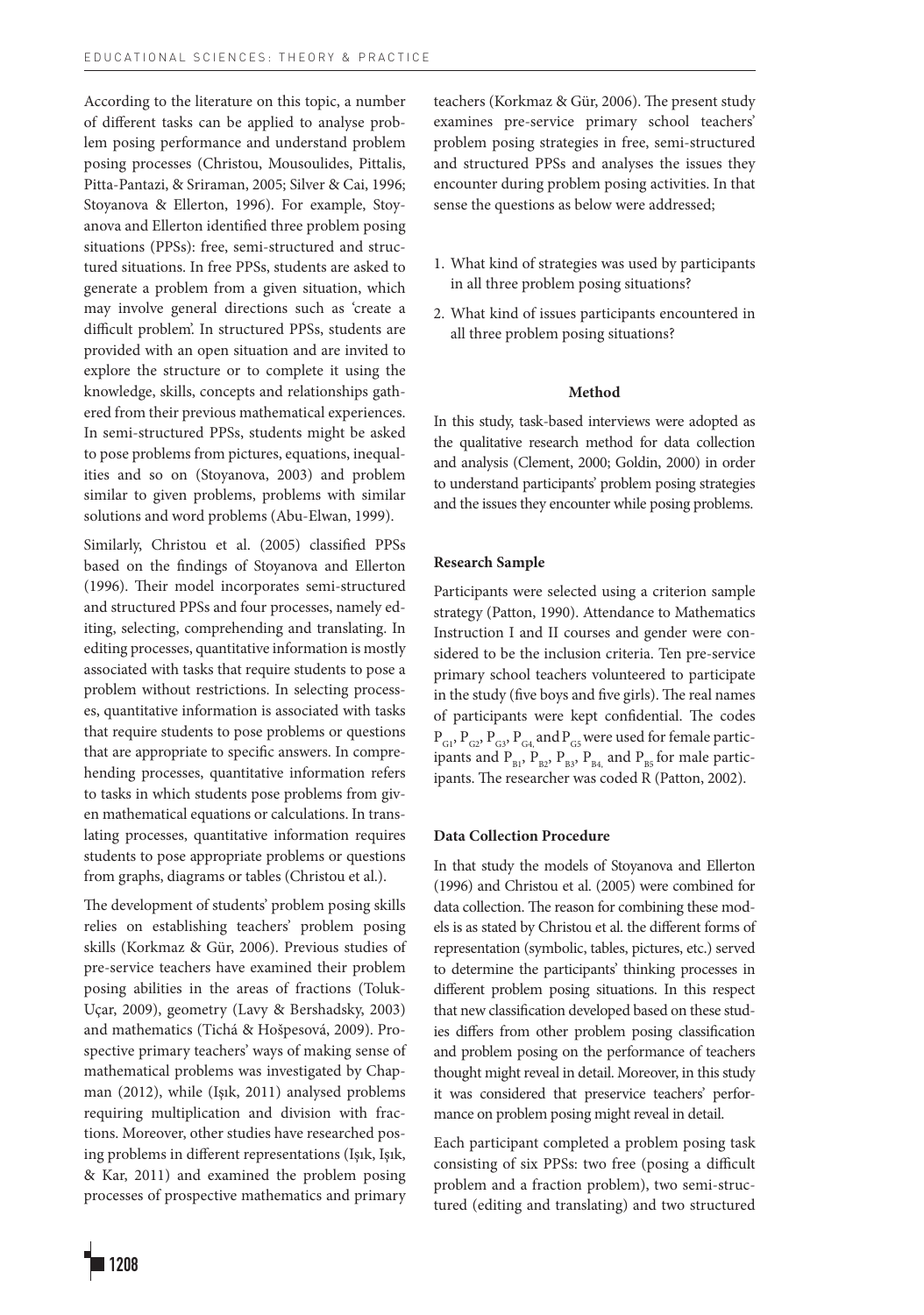(comprehending and selecting). In the free PPSs, participants were asked to pose a difficult problem and a problem related to fractions. In the semi-structured PPSs, participants were given a picture and a table, while in the structured PPSs, participants were asked to pose problems based on an equation and a story. A total of 30 minutes were allowed for completing the task. Thereafter, 10 participants were selected for the task-based interviews, which lasted for 25–30 minutes.

During their interviews, participants were asked to explain why they posed problems in order to understand their specific problem posing strategies and issues. As indicated by Hunting (1997), interview questions were open-ended in order to allow students the freedom to choose their preferred ways of responding. Further, both students and the interviewer reflected on their respective thought processes. Questions such as *"Could you tell me what you were thinking?", "Why did you pose that problem?" and "Is it a problem that you posed?"* were asked to uncover participants' reasons for problem posing. The interviews were videotaped by one of the assistants and two experts checked the items for content validity. A pilot study was then conducted with one participant to check the taskbased interview questions and the comprehensibility of the problem posing task.

## **Data Analysis**

For the data analysis, a content analysis approach was used. Participants' problem posing responses and issues were analysed under the free, structured and semi-structured PPSs**.** Data analysis consisted of four stages. After data collection, the videotaped records were first transcribed verbatim. In the second stage, the researcher read the interview transcripts, while in the third stage data were selected and coded according to the three PPSs and their sub-categories. In the fourth stage, data were tabulated. The interpretations of the researcher and participants' quotations from the interviews were provided by the researcher as an excerpt. In order to improve the validity and reliability of the study, the techniques of long-term interaction with participants, expert scrutiny, participant confirmation, detailed description, purposeful sampling and confirmation scrutiny were used. Inter-rater reliability was calculated using Miles and Huberman's (1994) formula and it was found to be 90%.

#### **Results**

In the free PPSs, pre-service primary school teachers considered the steps taken in students' problem solving processes and typically posed problems based on problem posing structures and stereotyped problems. In addition to these strategies, they used the techniques of envisaging, adapting to daily life and adapting to the problem solving process as well as emotional approaches, framing solutions and exploiting problems. In the semi-structured and structured PPSs, participants mostly posed problems regarding the PPSs and the steps that students would follow. However, in the semi-structured PPSs, the editing story strategy was also used by participants.

In summary, it was found out that all participants used some of the same strategies in all three PPSs. These strategies relied on PPSs and on understanding the steps that students would follow in problem solving processes. Moreover, pre-service primary school teachers encountered a number of issues while posing problems, such as not being in a problem situation, issues related to PPSs, using missing data while posing problems and considering missing data in PPSs.

#### **Discussion**

The analysis of the problems posed by pre-service primary school teachers showed that they used different problem posing strategies in the free, semi-structured and structured PPSs but shared many of the issues related to PPSs while posing problems. Some of the strategies used by participants were also common such as *taking into account the steps students would use in problem solving processes* and *posing problems based on problem posing structures.* However, in some cases, different strategies were used. For instance, in the free PPSs, *taking into account the steps students would use in problem solving processes* was used, whereas in the semi-structured and structured PPSs, *posing problems based on problem posing structures* was used. The strategies used in structured PPSs were line with those presented in study by Stoyanova (2003). Therefore, it can be concluded that the reasons for preferring different problem posing strategies in the free, semi-structured and structured PPSs stem from the representation of PPSs as tables, equations, stories, pictures and so on. Participants' previous experiences and learning can also be seen as another reason. These findings are in line with those of previous studies (Chapman, 2012; Işık et al., 2011; Leung & Silver, 1997).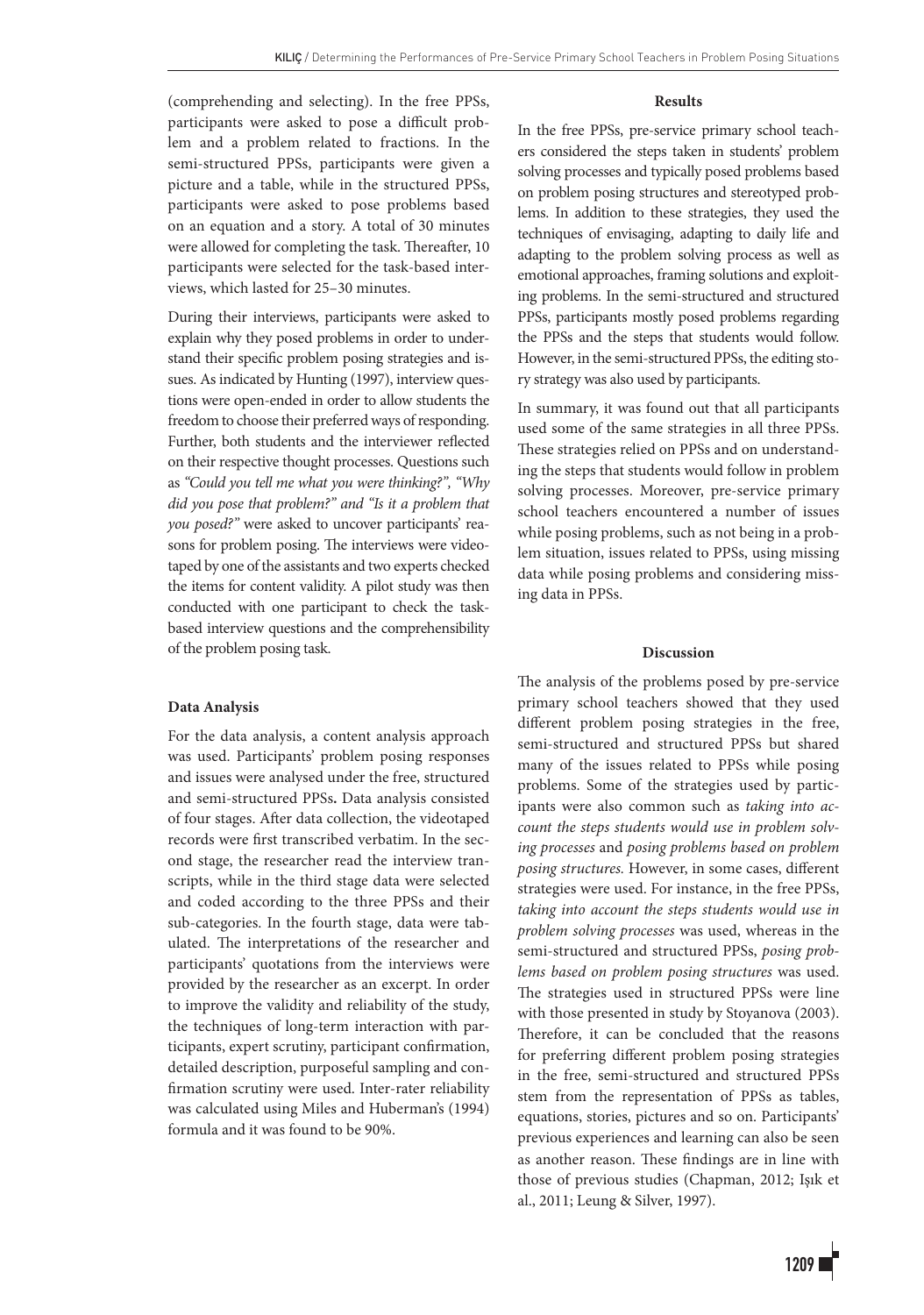In terms of issues, in the free PPSs participants had difficulties in the fractions PPS. A similar finding was found by Toluk-Uçar (2009). In the semi-structured PPSs, most participants had issues with the translating dimension but not the editing dimension. In the structured PPSs, participants had issues both with the selecting and with the comprehending dimensions. Overall, participants had more issues in the structured PPSs than they did in the free PPSs because of the structure of the former. Rizvi (2004) asserted that insufficient experience about subjects hampers posing problem activities. The perceptions of pre-service primary school teachers about problems can be another hindrance to problem posing activities.

# **Conclusion**

According to the findings of the present study, it can be concluded that pre-service primary school teachers use both similar and different problem posing strategies in different PPSs and share common issues while posing problems. The representation types of PPSs as well as the previous and mathematical knowledge of participants are also reasons for these challenges. It is clear that the more teachers become more proficient in problem posing activities, the more their students engage in such activities and become better mathematical problem posers.

The findings of this study suggest that problem posing activities should be integrated into mathematical method courses on teacher training programs (Barlow & Cates, 2006; Lavy & Bershadsky, 2003; Rizvi, 2004; Tichá & Hošpesová, 2009; Toluk-Uçar, 2009). In order to educate pre-service primary school teachers to become qualified problem posers, teacher educators should provide them with opportunities to recognise the relationship between mathematical concepts and real-life situations. In-depth analysis can then be carried out in order to understand pre-service teachers' reasons for having issues to investigate the factors that affect problem posing reasons and the general views of pre-service teachers on problem posing.

#### **Refenreces/Kaynakça**

Abu-Elwan, R. (1999, November). *The development of mathematical problem posing skills for prospective middle school teachers*. Paper presented at the proceedings of the International Conference on Mathematical Education into the 21st Century: Social Challenges, Issues anda, Cairo, Egypt.

Akay, H. ve Argün, Z. (2006). Problem kurma deneyimleri ve matematik öğretiminde açık- uçlu sorunların kullanımı. *Kastamonu Eğitim Dergisi, 14* (1), 129-146.

Barlow, A. T., & Cates, J. M. (2006). The impact of problem posing on elementary teachers' beliefs about mathematics and mathematics teaching. *School Science and Mathematics, 106* (2), 64-73.

Chapman, O. (2012). Prospective elementary school teachers' ways of making sense of mathematical problem posing. *PNA, 6* (4), 135-146.

Christou, C., Mousoulides, N., Pittalis, M., Pitta-Pantazi, D., & Sriraman, B. (2005). An empirical taxonomy of problem posing process. *ZDM*- *The International Journal on Mathematics Education, 37* (3),149-158.

Clement, J. (2000). Analysis of clinical interviews: Foundations and model viability. In A. E. Kelly & R. A. Lesh (Eds.), *Handbook of research design in mathematics and science education* (pp. 547-589). London: Lawrence Erlbaum Asssociates Publishers.

English, L. D. (1997). The development of fifth grade children's problem-posing abilities. *Educational Studies in Mathematics, 34*, 183-217.

Goldin, G. (2000). A scientific perspective on structured, task-based interviews in mathematics education research. In A. E. Kelly & R. A. Lesh (Eds.), *Handbook of research design in mathematics and science education* (pp. 517-545). London: Lawrence Erlbaum Asssociates Publishers.

Hunting, R. P. (1997). Clinical interview methods in mathematics education research and practice. *Journal of Mathematical Behavior, 16* (2), 145-165.

Işık, C. (2011). İlköğretim matematik öğretmeni adaylarının kesirlerde çarpma ve bölmeye yönelik kurdukları problemlerin analizi. *Hacettepe Üniversitesi Eğtim Fakültesi Dergisi, 41*, 231-243.

Işık, C., Işık, A. ve Kar, T. (2011). Matematik öğretmeni adaylarının sözel ve görsel temsillere yönelik kurdukları problemlerin analizi. *Pamukkale Üniversitesi Eğitim Fakültesi Dergisi, 30* (2), 39-49.

Korkmaz, E. ve Gür, H. (2006). Öğretmen adaylarının problem kurma becerilerinin belirlenmesi. *Balıkesir Üniversitesi Fen Bilimleri Enstitüsü Dergisi, 8* (1),64-74.

Lavy, I., & Bershadsky, I. (2003). Problem posing via "what if not?" strategy in solid geometry-a case study. *Journal of Mathematical Behavior*, *22*, 369-387.

Leung, S. S. (1997). On the role of creative thinking in problem posing. *International Reviews on Mathematical Education, 29* (3), 81-85.

Leung, S. S., & Silver, E. A. (1997). The role of task format, mathematics knowledge, and creative thinking on the arithmetic problem posing of prospective elementary school teachers. *Mathematics Education Research Journal*, *9* (1), 5-24.

Lin, P. L. (2004). Supporting teachers on designing problem-posing tasks as a tool of assessment to understand students' mathematical learning. In *Proceedings of the 28th Conference of the International Group for the Psychology of Mathematics Education* (pp.257-264). Norway: Bergen.

Miles, M. B., & Huberman, M. A. (1994). *An expanded sourcebook qualitative data analysis*. London: Sage.